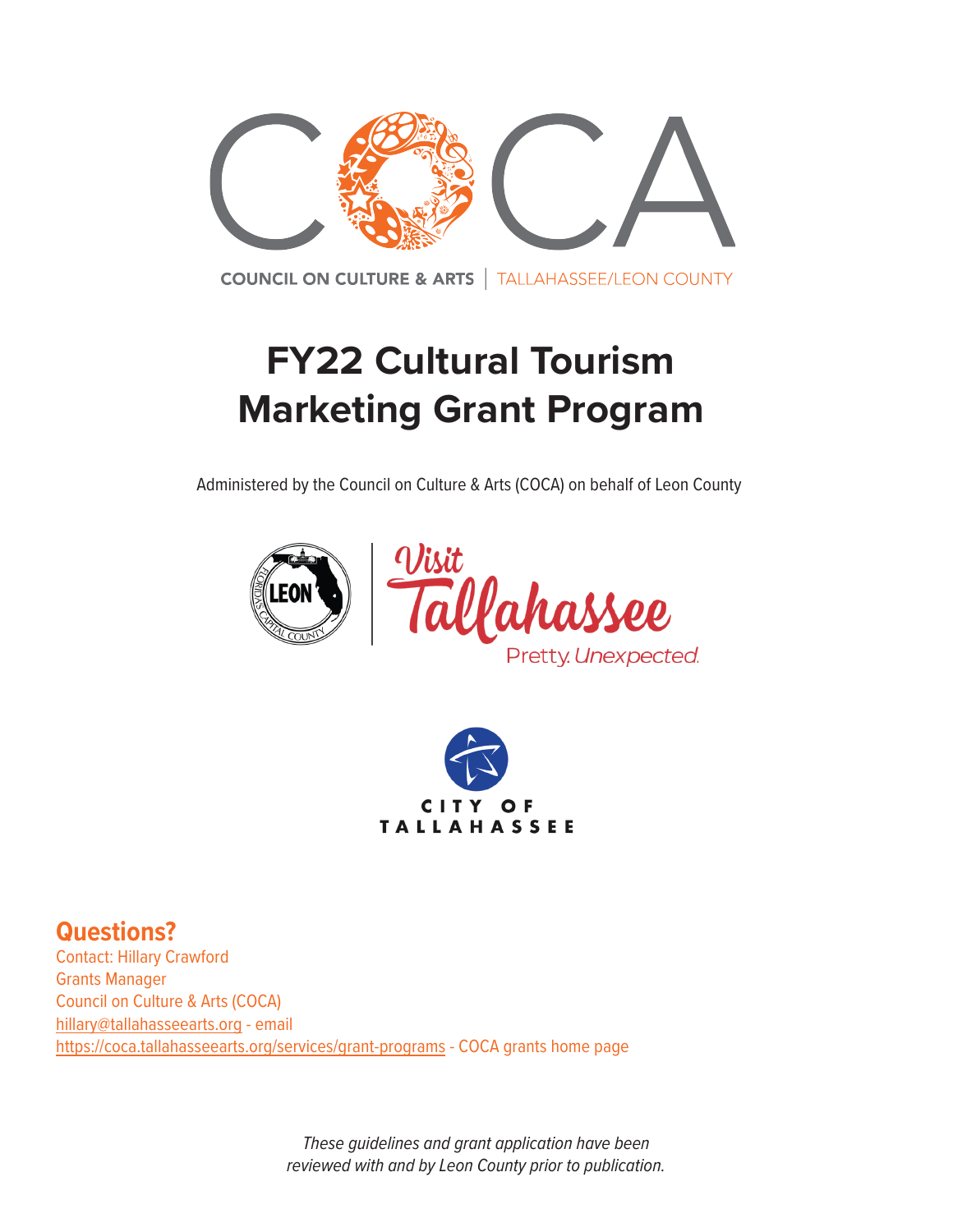## **[Grant Guidelines](http://TallahasseeArts.org)**



### **About COCA**

COCA, the Council on Culture & Arts, is a non-profit organization that serves as the facilitator and voice

for the arts and cultural industry in Florida's capital area. COCA's mission is to serve and support the community by promoting and advocating for arts and culture in Florida's capital region. We play a dual role: providing resources and promoting the arts and culture to citizens and visitors.

Designated to serve as the local arts agency for Tallahassee and Leon County, COCA is the capital area's only umbrella agency for arts and culture, and works with and for those who produce, invest in, and enjoy the arts and culture in the area.

COCA is not a government entity, but works hand-in-hand with city, county, state, and local school districts as their cultural industry partner.

COCA designs and administers grant programs under contract with the City and County and in annual collaboration with a community task force and citizen review panel. Want to know more about COCA's many other programs that support our local cultural partners? Visit COCA online at [www.TallahasseeArts.](https://www.tallahasseearts.org/) [org,](https://www.tallahasseearts.org/) and click on the COCA logo.

While you are exploring the COCA site, make sure you sign up for the COCA Classifieds email, which goes out on Thursdays to over 9,000 subscribers. Learn about funding sources, professional development, calls to artists of all disciplines, job opportunities, and more.

### **We're here to help!**

Please review all of the following information carefully. COCA offers free virtual consultations as questions arise, and we provide technical consultations to help you check your final draft for any errors up until one week prior to the final deadline.

If any questions pop up at any point in the process, you can always contact us for help. Email COCA's Grants Manager, Hillary Crawford at [hillary@tallahasseearts.org.](mailto:hillary%40tallahasseearts.org.?subject=FY22%20Cultural%20Grant) Our staff is always happy to help you through the process. Also, these guidelines and the grant application forms are always available online at <https://coca.tallahasseearts.org/services/grant-programs>.

Please consult the Grant Program Calendar for important dates. All consultations will be held virtually. If you have never participated in this grant program, we urge you to contact us immediately so that we can orient you to the process.

Grantees will also want to check out COCA's Marketing Resources and Media Guide at [http://coca.tallahasseearts.org/resources/media-guide.](http://coca.tallahasseearts.org/resources/media-guide
)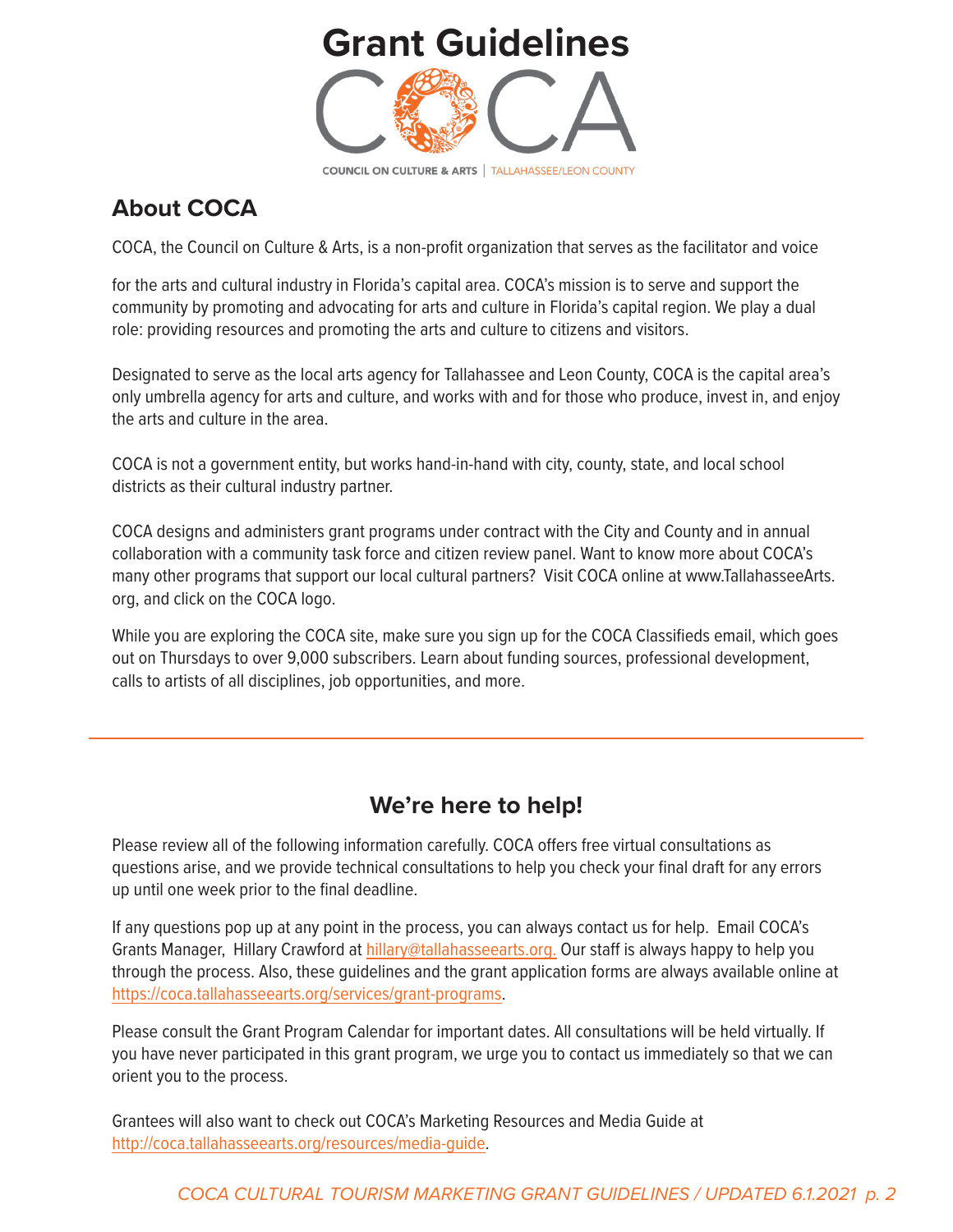### **Table of Contents**

| <b>Cultural Tourism Marketing Grant Program Calendar</b>     | 4  |
|--------------------------------------------------------------|----|
| <b>About COCA's Cultural Tourism Marketing Grant Program</b> | 5  |
| <b>Where Do the Funds Come From?</b>                         | 5  |
| <b>Who Decided Who Gets Funded</b>                           | 5  |
| <b>NEW - Leon County Review Requirement</b>                  | 5  |
| <b>Eligibility Requirements</b>                              | 6  |
| <b>How Much Funding Can My Organization Receive?</b>         | 7  |
| <b>How Can The Grant Funding Be Spent?</b>                   | 7  |
| <b>When Can Grant Funds Be Spent?</b>                        | 7  |
| <b>What Expenses Are Not Eligible For Funding</b>            | 8  |
| <b>How Do I Apply?</b>                                       | 8  |
| How Will Applications Be Scored? How Is Funding Awarded?     | 9  |
| <b>What Is The Scoring Rubric?</b>                           | 9  |
| <b>Request For Rconsideration Of Scoring</b>                 | 9  |
| <b>How Will Funding Be Allocated?</b>                        | 10 |
| What Happens If Your Grant Request Is Approved For Funding?  | 10 |
| <b>Final Report</b>                                          | 10 |
| <b>Changes To Programs</b>                                   | 11 |
| <b>Cultural Tourism Resources</b>                            | 12 |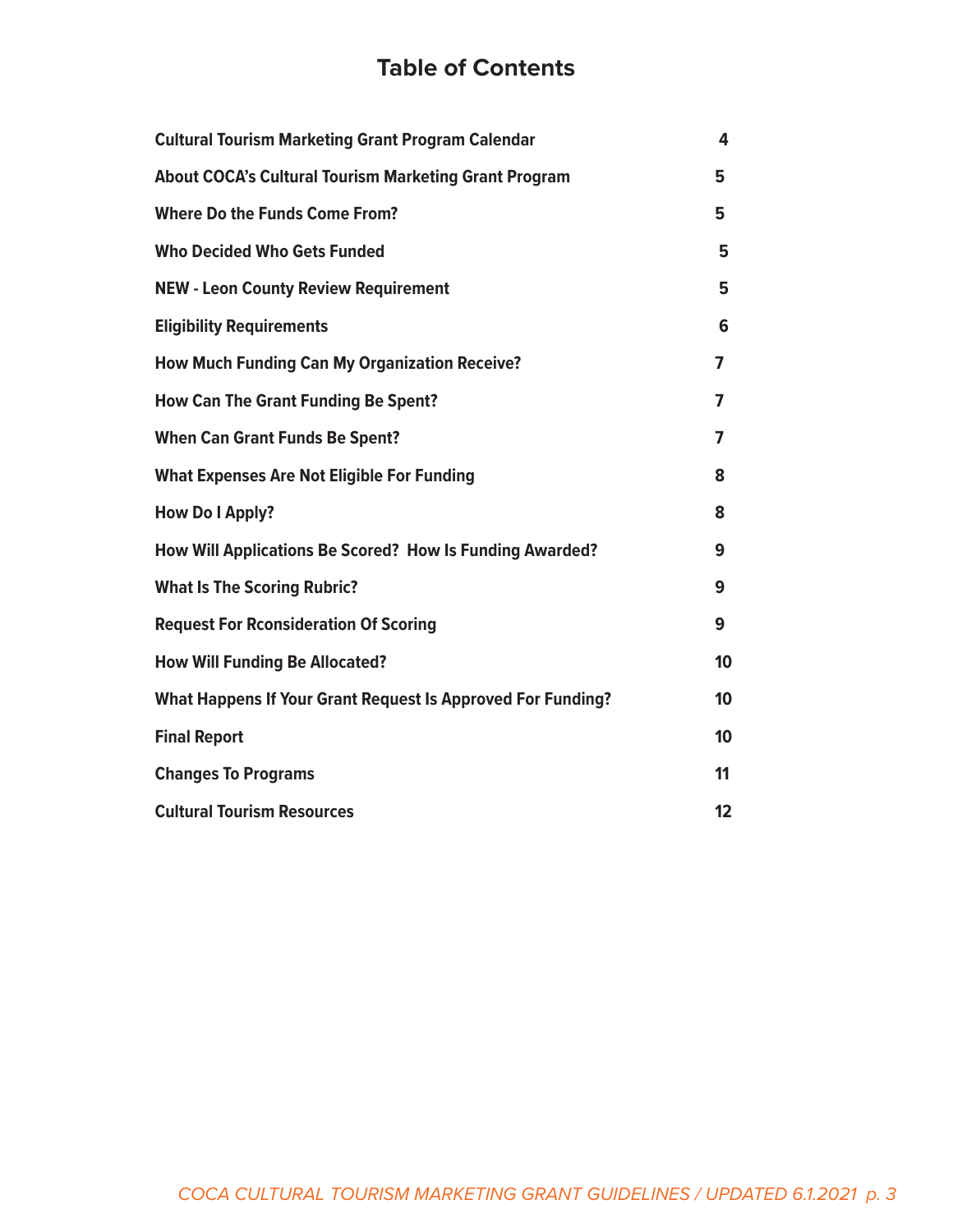### **FY22 COCA Cultural Tourism Markeeting Grant Program Calendar**

*(Deadlines are by 5pm EST on dates indicated)*

#### **Applications Available: June 1, 2021**

Available online at https://coca.tallahasseearts.org/services/grant-programs

#### **Grant Workshop: June 11, 2021**

COCA will host a virtual grant workshop for anyone needing assistance during the grant writing process. The session will focus on a review of the FY22 grant programs and how to apply. Recording available.

#### **Technical Consultation: June 14, 2021 through July 2, 2021**

COCA requires all new applicants to schedule a technical consultation. Make an appointment to meet virtually with COCA staff for individual assistance. Even if this is not your first time applying for a grant, we urge you to take advantage of these consultations.

#### **Technical Consultation Deadline: July 2, 2021**

#### **Application Deadline: July 9, 2021**

Late applications will not be accepted under any circumstances and must be timestamped by 5pm on 7/9/21

#### **Leon County Eligibility Review: July 16 - July 30, 2021**

#### **Applicant Revisions (If Necessary) Deadline: Aug. 6, 2021**

#### **Secondary Leon County Eligibility Review Results: Aug. 13, 2021**

#### **Panel Review Meeting: Oct. 1, 2021 via Zoom**

Applicants are encouraged to send at least one representative who is familiar with your organization and its grant application. Grant awards should not be considered final until local government budgets are finalized.

#### **City & County Budgets Finalized: Sept. 30, 2021**

No grants should be considered awarded until the City and County have finalized their budgets for the next fiscal year.

#### **COCA Board Reviews & Approves Funding Recommendations: Oct. 2021\***

#### **TDC Reviews & Approves Funding Recommendations: Nov. 2021\***

#### **Disbursement Of Grant Funds: Dec. 2021**

Payment will not be disbursed until COCA has received a signed grant contract. There will be no early distribution of funds.

#### **All Grant Funds Spent: Sept. 30, 2022**

**Final Report Deadline: Nov. 4, 2022**

*\*Dates have not yet been finalized*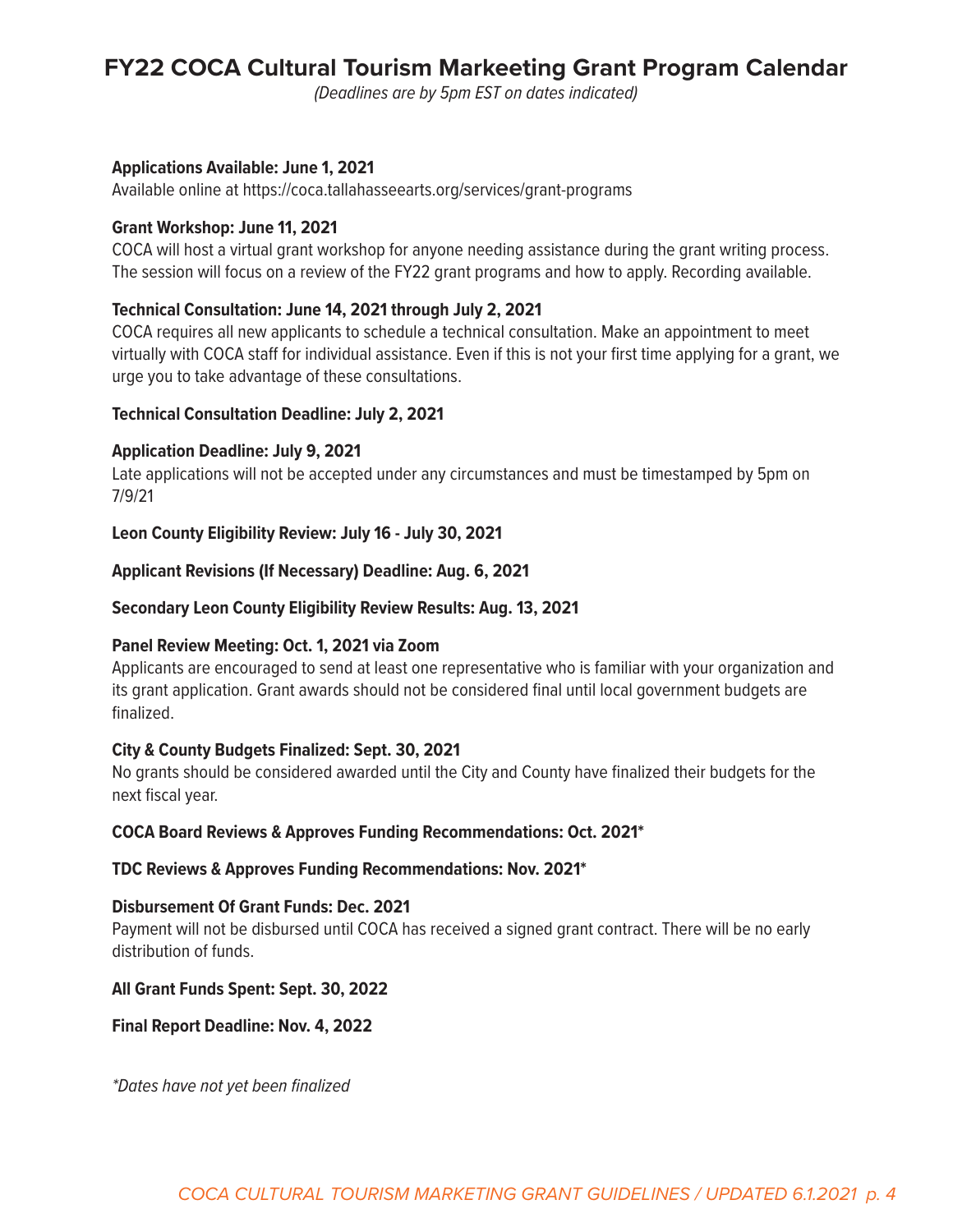#### **About COCA's Cultural Tourism Marketing Grant Program**

The Cultural Tourism Marketing Grant Program is designed to increase the visibility and awareness of Leon County's arts and cultural organizations and their programming, to those outside of the County. Marketing initiatives should highlight our vibrant and diverse cultural community and seek to attract visitors.

For the purposes of this grant, organizations will need to specify marketing and promotional initiatives which use media outlets or strategies that are not primarily focused on the local Tallahassee/Leon County market. Use of these grant funds should raise the overall awareness of Leon County as a desirable place to visit.

Applicants must establish quantifiable objectives and conduct a program evaluation to assess the effectiveness of the program.

#### **Where Do the Funds Come From?**

COCA's Cultural Tourism Marketing Grant Program is funded by Leon County Government through Tourism Development Tax (TDT) funds. All grant-related expenses must be in compliance with Florida Statutes 125.0104.

#### **Who Decides Who Gets Funded?**

COCA staff members do not make recommendations for who gets funded.

A panel of 3 volunteer marketing professionals will independently review and score each eligible application.. The panel meeting where those recommendations are announced is open to the public and you are encouraged to attend. The meeting is attended by a COCA Board Member who does not score the grant proposals or make any recommendations for funding. Before the recommendations are submitted to Leon County's Tourist Development Council (TDC), the COCA Board of Directors votes to adopt them and to ensure that all of the rules were followed.

#### **\*NEW- Leon County Review Requirement**

COCA's new five-year contract with Leon County stipulates that the County will review all applications for eligibility and compliance with § 125.0104 of the Florida Statutes prior to the scoring of grant applications. Applications will undergo an initial eligibility determination to ensure the proposed use of funds complies with statutory requirements. If the County decides the application is ineligible, the decision and rationale will be provided to COCA in writing on or before July 30, 2021 and transmitted to the applicant by COCA. The applicant will then have until Aug. 6, 2021 to revise and submit an application that will be transmitted by COCA to the County, who will review revised applications and provide a written decision on eligibility of the same to COCA on or before Aug. 13, 2021. If the County does not inform COCA of the ineligibility of any specific application(s) and the rationale for such decision by July 30 2021, then such application may be presumed eligible and proceed to evaluation by the grant scoring panel. Any applications that are deemed ineligible by the County as described above, however, will not proceed to scoring, and such decisions are final and unappealable.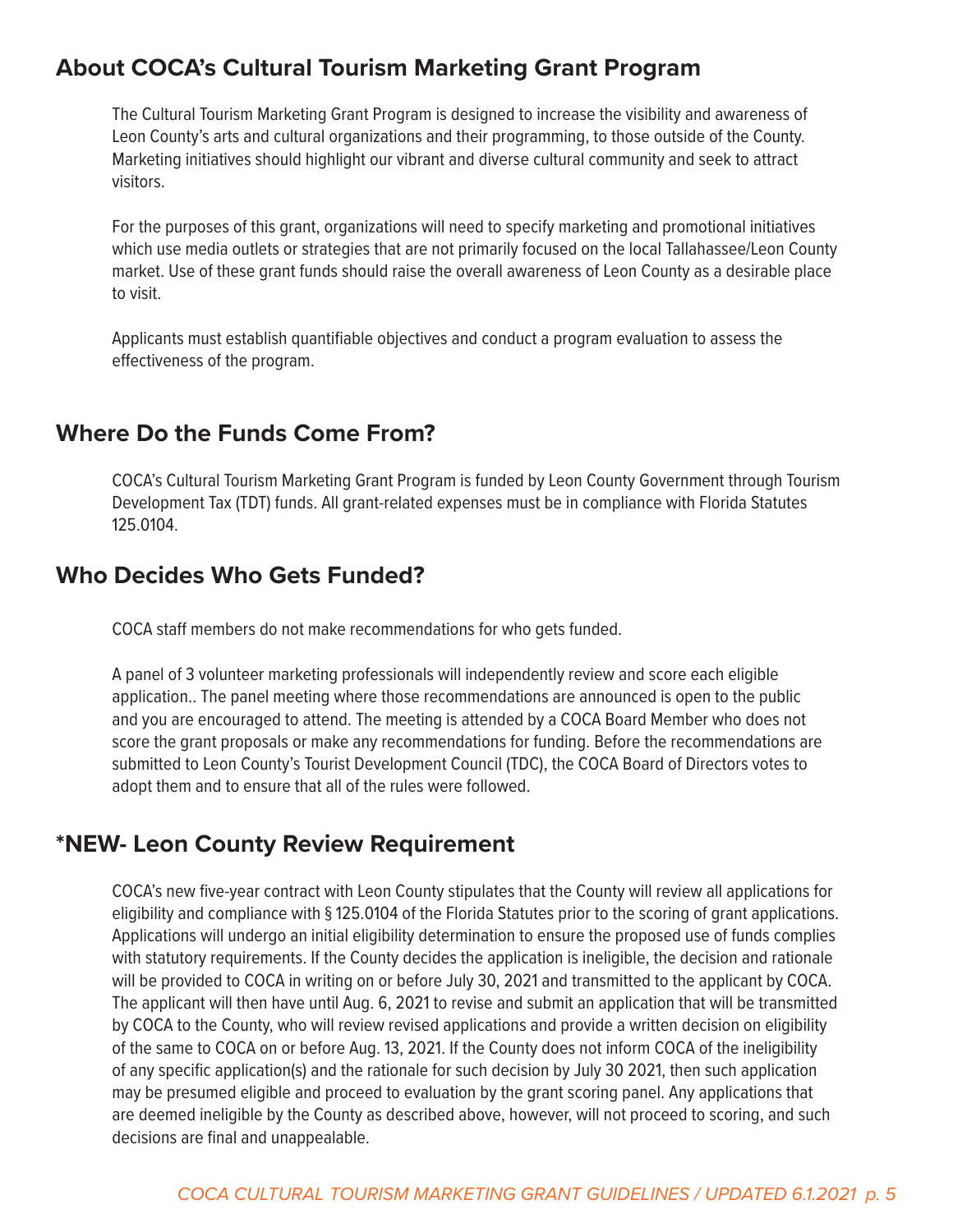### **Eligibility Requirements**

- 1. Grant funds must be used for marketing of arts and/or cultural organizations, programs, and/or venues to residents outside of Leon County. Eligible events, programs or venues must be open and accessible to the general public.
- 2. Organization must have arts and/or history as its primary purpose.
- 3. Organization must either be classified by the IRS as a 501(c)3 with a governing Board of Directors that meets regularly and operates under a set of by-laws, or as an organization working under the FEID number of a part of the State of Florida, Florida State University, Florida A&M University, or Tallahassee Community College.
- 4. Organization must have been providing programming for at least two complete fiscal years.
- 5. The promoted program(s) must take place in Leon County.
- 6. Organization must demonstrate commitment to and plan for accessibility for people with disabilities and compliance with ADA.
- 7. Use of funding for the Cultural Tourism Marketing Grant must be in accordance with all Florida state statutes. Certain portions of § 125.0104, Fla. Stat., are included below to assist in ensuring eligibility: "Promotion" means marketing or advertising designed to increase tourist-related business activities.

"Tourist" means a person who participates in trade or recreational activities outside the county of his/her permanent residence or who rents or leases transient accommodations….

Authorized uses of Tourist Development Tax (TDT) Revenue:

1.a. Publicly-owned and operated convention centers, sports arenas, auditoriums

1.b. Auditoriums publicly-owned and operated by a non-profit

1.c. & 2. Aquariums or museums or zoological parks publicly owned/operated or owned/ operated by a non-profit

(5)3. …if tax revenues are expended for an activity, service, venue, or event, the activity, service, venue or event must have as one of its main purposes the attraction of tourists, as evidenced by the promotion of the activity, service, venue or event to tourists.

- 8. Each organization may request no more than \$2,000.
- 9. Grantees must spend all grant funds by Sept. 30, 2022. Any undocumented or unused expenses must be repaid to COCA by Oct. 28, 2022. Organizations who fail to repay unused or undocumented grant funds will be ineligible to receive any future COCA grant awards.
- 10. Grantees must provide proof of implementation/final report to COCA by Oct. 28, 2022.
- 11. Grantees must provide and, upon request, or all marketing related expenses in their final report.
- 12. Grantees who fail to submit reports at the appropriate deadline may be ineligible for the following grant cycle of CTMG. In extreme/unusual circumstances, an organization may request an extension from COCA. Organizations who fail to repay unused or undocumented expenses will be ineligible for all COCA grant programs until they are in compliance with these grant guidelines.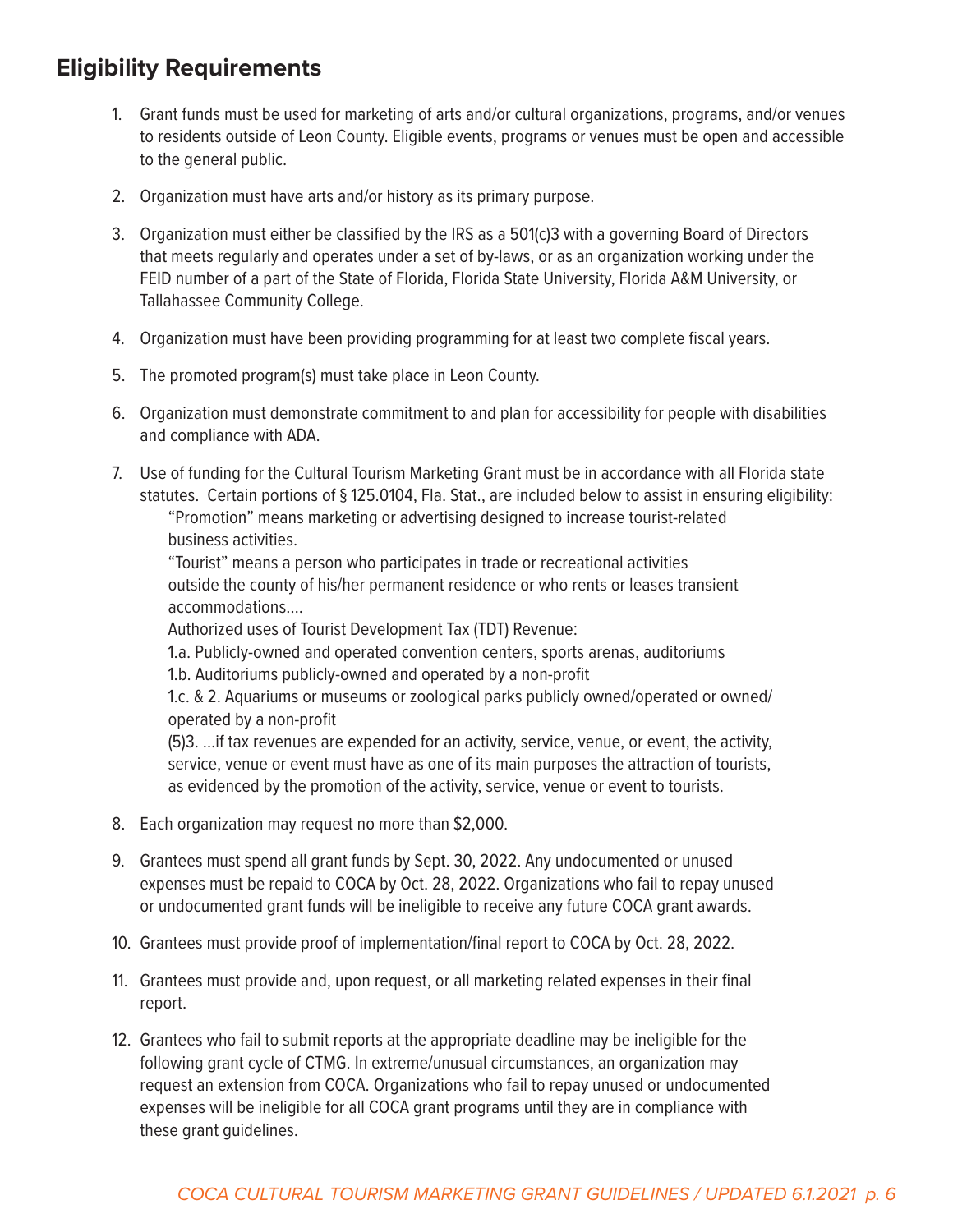- 13. Grantees must include the COCA logo, the combined Leon County/Visit Tallahassee logo, and the City of Tallahassee logo on all grant-related visual marketing materials (online, print and media). All grant-related marketing materials must be submitted for to COCA for approval. See COCA's Logo Recognition Policy and contact erica@tallahasseearts.org to submit your materials for approval.
- 14. For online funding recognition requirement, refer to COCA's Funding Recognition & Logos Policy.
- 15. Applicants are encouraged to communicate with COCA's Communications & Marketing Manager, Erica Thaler, to clarify any of these guidelines and additional materials which can be found here: https://coca.tallahasseearts.org/services/grant-programs
- 16. Applicant may not request funding for the same expense item(s) in both the COCA Cultural Tourism Marketing Grant and the COCA Cultural Grant Program applications or any other grant programs funded by Leon County TDT dollars.

#### **How much funding can my organization receive?**

Each eligible organization can apply for and receive up to \$2,000.

#### **How can the grant funding be spent?**

Funding must be spent to promote and advertise arts or cultural events in Leon County to ncrease tourism.

Examples of eligible opportunities may include, but are not limited to:

- media placement and production (print, online, broadcast, & radio)
- printed materials
- tradeshow registration fees and booth rentals
- video/CD-ROM/DVD production
- public relations/media communications
- promotional items
- website development
- graphic design
- marketing personnel (for work marketing to tourists)

Examples of eligible advertising and promotional mediums may include, but are not limited to:

- Visit Tallahassee cooperative advertising opportunities
- Regional radio, newspaper or magazine advertisements that will reach outside Leon County
- Outdoor billboard ads (outside Leon County)
- Online advertisements and/or promoted posts on social media platforms with a broad reach
- Advertisements in trade publications or journals
- Website development or enhancement
- Flyers and/or brochures (for distribution outside Leon County or to visitors)
- Software, equipment, or services for hybrid programming such as Zoom, StreamYard, Roku, etc.

*REMINDER: For the purposes of this grant, organizations will need to specify marketing and promotional initiatives which use media outlets or strategies that are not primarily focused on the local Tallahassee/ Leon County market. Use of these grant funds should raise the overall awareness of Leon County as a desirable place to visit.*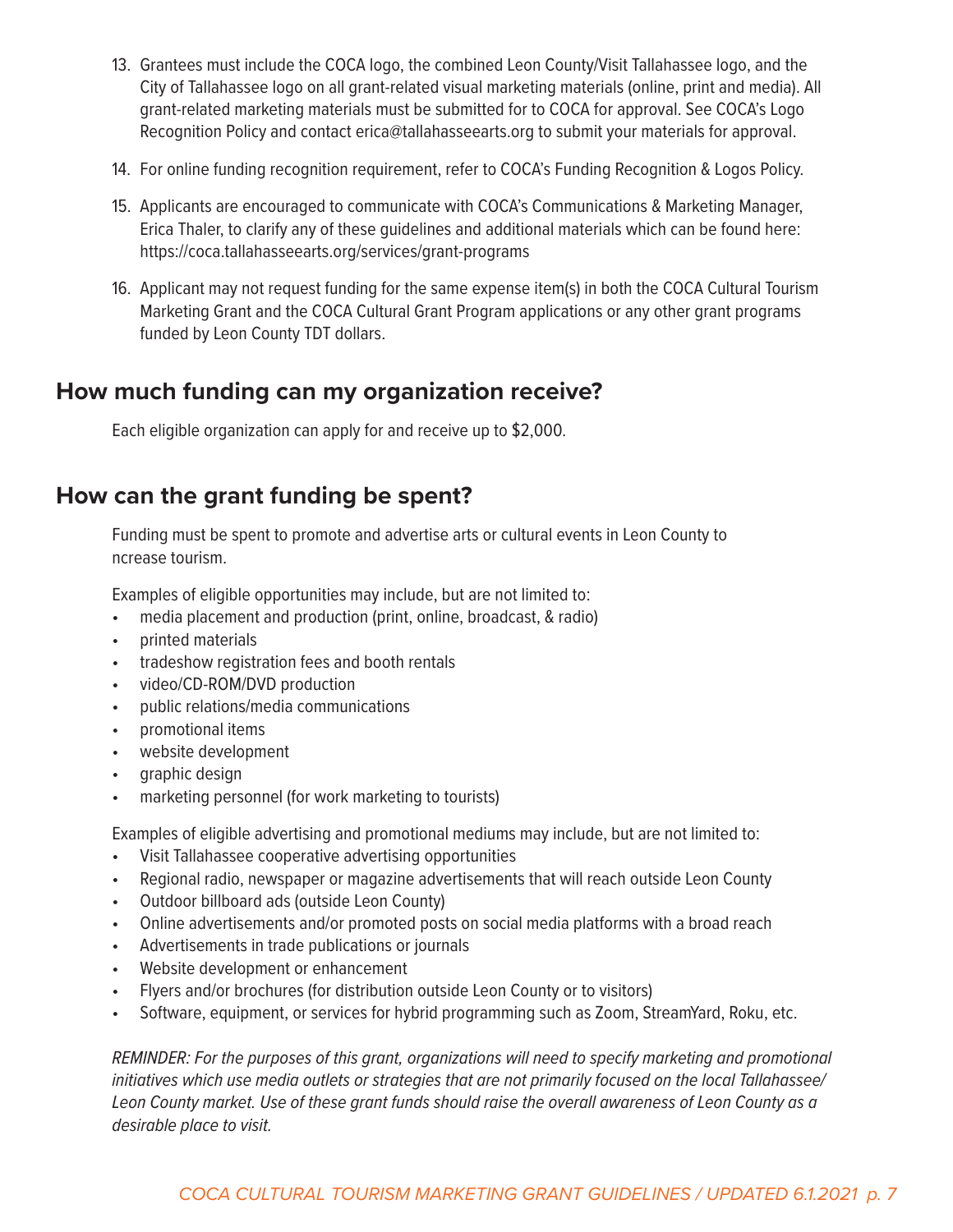### **When can grant funding be spent?**

All grant funding must be spent during the grant period: Oct. 1, 2021 - Sept. 30, 2022. Marketing efforts may occur through Sept. 30, 2022 if the marketing is secured and paid for ahead of time and deliverable documentation can be provided.

### **What expenses are not eligible for funding?**

- Project activities that do not meet the eligible uses of the Florida Statutes 125.0104
- Existing deficits
- Lobbying
- Educational/professional development conferences, advocacy program and membership dues
- Travel expenses, including accommodations and non-public relations or marketing-related transportation (travel to and from meetings will not be reimbursed)
- Food or alcoholic beverages
- Expenses associated with programs outside of Leon County
- Projects or events that are extensions of training or academic programs
- Scholarships, awards or cash prizes
- Benefits, galas and projects planned primarily for fundraising
- Loans, interest on loans, fines, penalties, costs of litigation or items for resale
- Problems that result from inadequate planning or budgeting or unsuccessful fundraising
- Projects or activities which have a primary purpose that is religious. Religious organizations or groups closely affiliated with religious organizations may receive funding if all the following conditions are met:
	- The funded program has a secular purpose
	- The primary effect of the funded program does not advance or inhibit any religion or religious activity
	- The activity is open and advertised to the general public
- Office supplies or administrative costs not directly affiliated with grant program
- Equipment (except rental costs directly affiliated with the funded project or program)
- Capital building expenses
- Meals, refreshments and/or catering expenses

### **How do I apply?**

- 1. New applicants are required to schedule a Technical Consultation with COCA's Grant Manager, Hillary Crawford at least a week prior to the grant deadline. These reviews help you identify any errors, nonallowable expenses, or basic eligibility issues. All applicants are encouraged to schedule a virtual marketing meeting or phone call with COCA's Communications and Marketing Manager, Erica Thaler at [erica@tallahasseearts.org.](mailto:erica%40tallahasseearts.org?subject=Marketing%20Consultation)
- 2. With the impact of COVID-19, in your application narrative, you will be required to state whether your activity, service, venue, or event programming is live or hybrid. Hybrid programming: A portion of your project was offered digitally and a portion was in-person Live programming: 100% of your project was offered in-person
- 3. For in-person programming, applicants must also include a COVID safety plan to provide safe and secure programming. This COVID safety plan can be presented as an attached document to your application.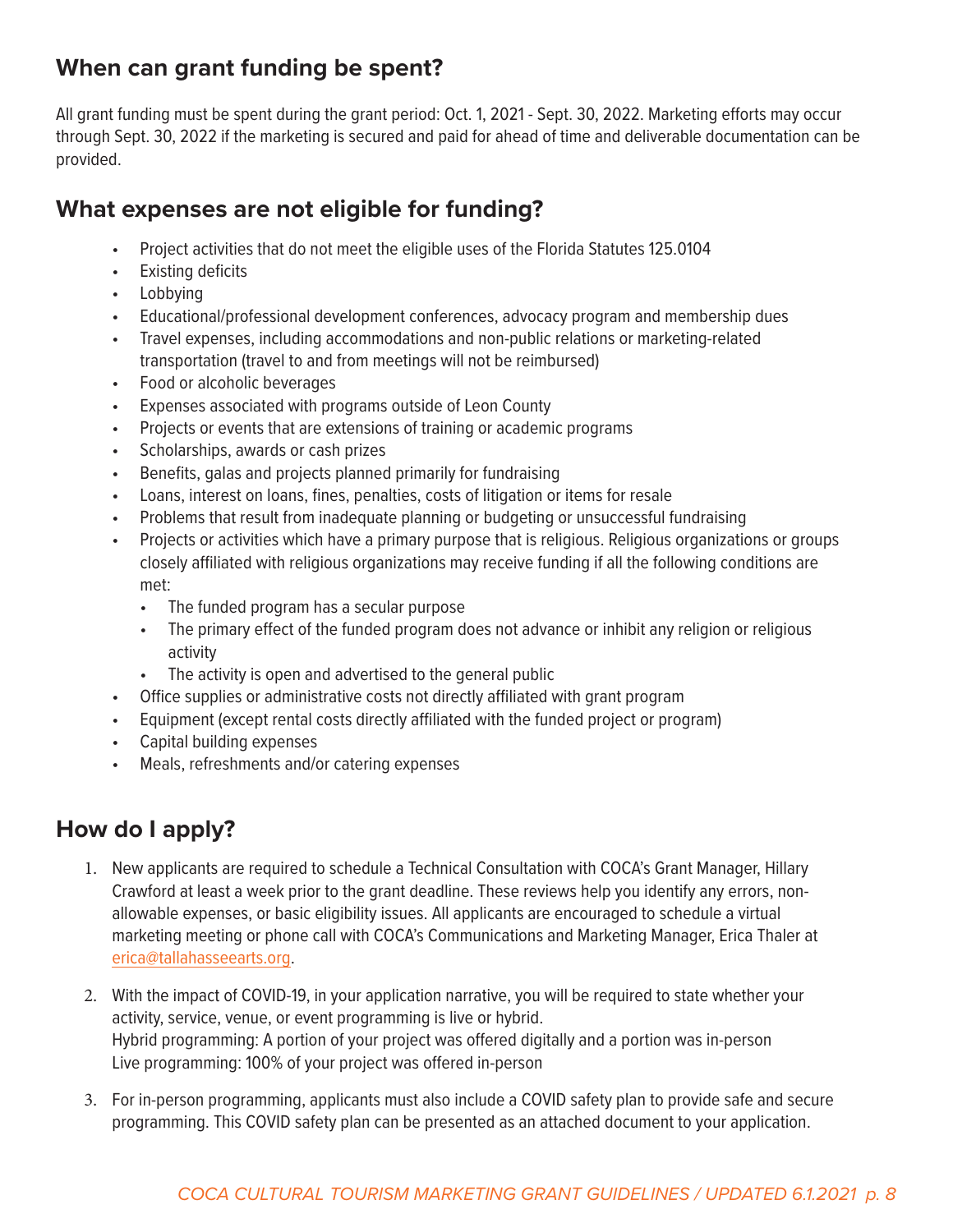4. Applicants must electronically submit the application form to COCA by July 23, 2021. Please download the free Adobe Acrobat Reader at [https://get.adobe.com/reader/](mailto:/reader/%20?subject=) to fill out the application (the application will not work using Apple "Preview" software).

#### **How will applications be scored? How will funding be awarded?**

A panel of 3 volunteer marketing professionals will independently review and score each eligible application. Applications will be evaluated on a series of criteria (see rubric below). Applications will be ranked according to the total average of panelist scores. Funding will be disbursed according to ranked score.

#### **What is the scoring rubric?**

The following criteria will be used to evaluate grant applications:

- 1. 20% Use of funds increases the visibility and awareness of your programming to those outside Leon County.
- 2. 20% Proposal enhances and fits into organization's overall marketing efforts.
- 3. 20% Organization's activities, services, venue(s), or event(s) help to promote Tallahassee/Leon County as a tourist destination.
- 4. 20% Organization has an effective plan to track results of marketing efforts through audience surveys and/or other methods.
- 5. 20% Organization has a strong and effective overall marketing plan.

Applicants will receive a score of 1 (poor) – 5 (excellent) in each of the categories described above. Each of the panelist's scores will be averaged together to produce the final, ranked score which an applicant receives. The highest possible score an applicant can receive is 25.

### **Request for Reconsideration of Scoring**

Any applicant wishing to request reconsideration of its quality, technical, and/or combined score must submit a written and signed request for reconsideration to the COCA Board of Directors within 72 hours (3 business days) after the verified scores are announced via email by COCA Staff. Timely requests for reconsideration will be forwarded by the Chair of COCA's Board of Directors to the full scoring panel, which will review the request(s) and announce its final, unappealable decision at a public meeting within approximately seven (7) days, but no more than fourteen (14) days, following the submission of the request. In addition, suggestions regarding the grant program's policies and guidelines are welcomed year-round. The grant program is reviewed annually with the collaboration of a public task force and all applicants are encouraged to participate in the process.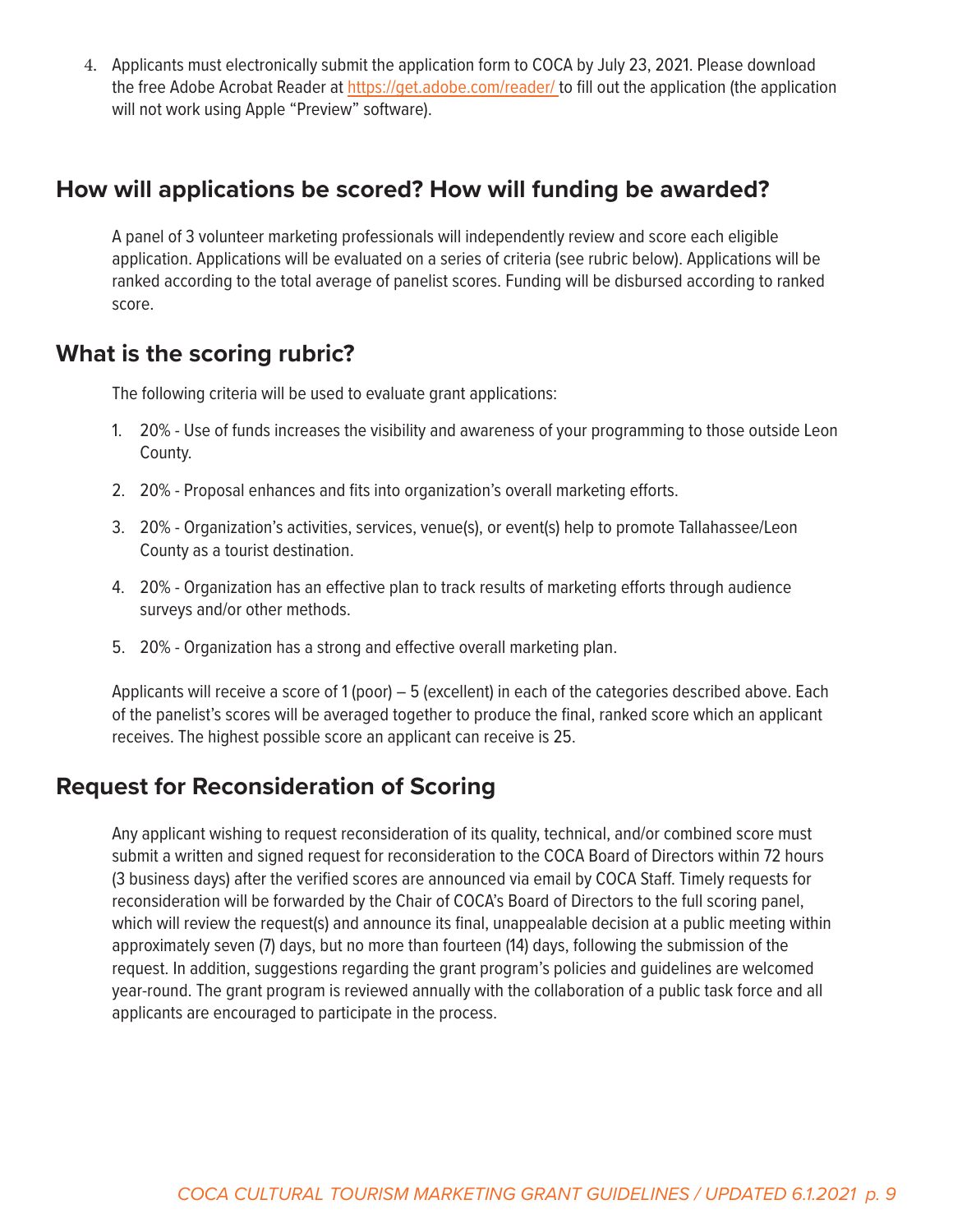#### **How will funding be allocated?**

Applicants will be recommended for funding based on their score.

Below is the funding formula used to determine the recommended maximum funding for requests. These formulas are guidelines, not guarantees and may require adjustment at the discretion of COCA's Board of Directors in response to changes such as local government funding of the grant program.

- Applicants who receive an average score of 20-25 will be recommended for 100% funding.
- An average score of 15-19 will be recommended for 90% funding.
- An average score of 10-14 will be recommended for 85% funding.
- Applications which receive an average score below 10 will not be recommended for funding.

Available funding will be awarded beginning with the highest average score and continue, from highest to lowest average score, until it is no longer possible to fund the next highest-scoring proposal at the formula level due to exhaustion of funds. The remaining funds will be allocated to the next highest scoring proposal. (If this amount is insufficient to carry out the proposal, the applicant may decline the funding, and the remaining funds will be given to the next applicant on the ranked list of funding proposals).

In the case of a tied score, the organizations with identical scores will be awarded the full amount of their recommended funding until all available funding runs out. In the case of a tie when available funding runs out, then the organizations with an identical score will share the remaining funds evenly.

#### **What happens if your grant request is approved for funding?**

Once COCA has received a signed contract from an approved applicant, processing of the grant award begins. The award is paid out in one, single installment after receipt of the signed grant contract. Grantees who have not executed their grant contract within 90 days of receipt, risk forfeiture of grant funds.

#### **Final Report**

Grantees must submit a final report summarizing the completed project and detailing the use of the grant funds by Nov. 4, 2022. The report will include Programming Documentation, Expenditure Log, and, upon request, Proof of Payment. The report will also include proof of Logo Recognition. Refer to these documents at coca.tallahasseearts.org/services/grant-programs. One of the requirements is that grantees report the estimated number of visitors or potential visitors served by the project or program. Any unexpended County grants funds must be returned to COCA, 30 days after the grant-funded project has been completed. If the grant funded project has been completed in September 2022, unexpended County funds must be returned to COCA by October 14, 2022.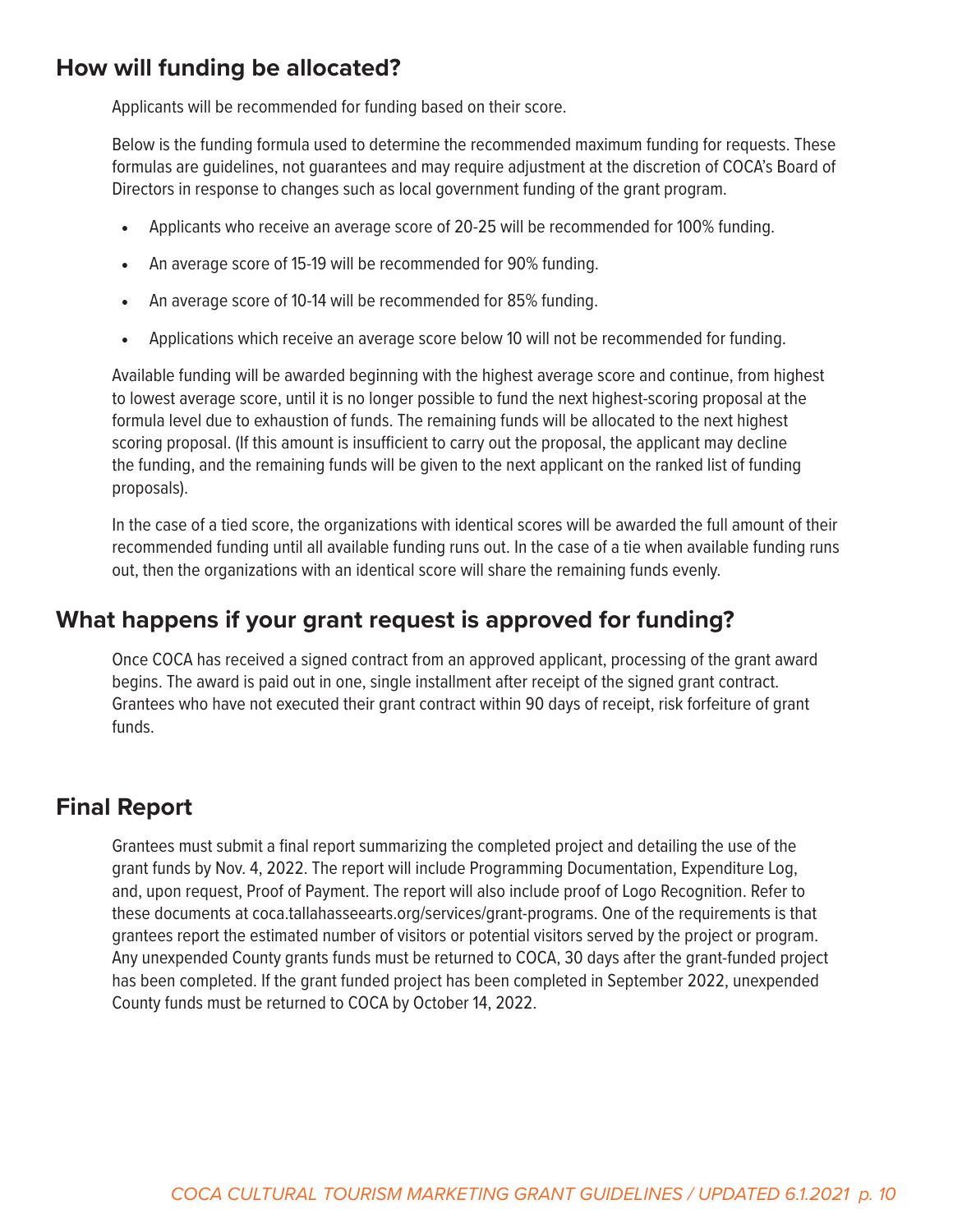### **Changes to Programs**

Grant funds may be used only for those programs or purposes specified in the application, reviewed by the grant panel, and approved by the COCA Board and the TDC. Any significant changes in a grantee organization or its programs (i.e. budget, schedule, scope, personnel, etc.) must be submitted as a proposed amendment at the time the changes take place, and approved in advance in writing to COCA, before grant funds may be utilized by grantee. A Grant Amendment Request form is available for download at [https://coca.tallahasseearts.org/services/grant programs.](https://coca.tallahasseearts.org/services/grant programs)

### **Questions?**

If you have any questions about these guidelines, the application process, or anything related to the Cultural Tourism Marketing Grant Program, contact COCA Grants Manager Hillary Crawford at [hillary@tallahasseearts.org.](mailto:hillary%40tallahasseearts.org?subject=FY22%20Cultural%20Tourism%20Marketing%20Grant%20Program)

*COCA's Cultural Tourism Marketing Grant Program is funded by Leon County Government through Tourism Development Tax (TDT) funds. All grant-related expenses must be in compliance with Florida Statutes 125.0104.*

COCA's [Media Guide](https://coca.tallahasseearts.org/resources/media-guide) can help your efforts in promoting your destination and events via radio, television, newspapers, information bureaus, magazines, or on-line. The Media Guide is constantly updated and expanded to reflect the ever-changing media climate, expose new publicity trends, identify regional resources, and assist you with your media writing.

COCA is also available for individual consulting on marketing, organizational, programming and tourism strategies. Call us anytime at 850-224-2500 to set up an appointment.

View [COCA's Marketing Handout](https://coca.tallahasseearts.org/uploads/documents/COCA_Marketing_Handout_6-13-17.pdf) - a checklist for promotional excellence.

Please help us keep COCA's Media Guide as up-to-date as possible. If you know of a new publication, radio station, or any other media outlet not included in this directory, contact COCA at [info@](mailto:info%40tallahasseearts.org?subject=COCA%27s%20Media%20Guide) [tallahasseearts.org](mailto:info%40tallahasseearts.org?subject=COCA%27s%20Media%20Guide) and we will add it to this guide, if appropriate.

Don't forget to post your events on www.TallahasseeArts.org for inclusion in our Tallahassee Arts Guide "This Week" email of arts, culture, and heritage events that is sent to over 13,000 weekly recipients. We also produce a monthly arts in education e-newsletter. You can find more information and sign up for all of COCA's e-newsletters at [http://coca.tallahasseearts.org/services/newsletters.](http://coca.tallahasseearts.org/services/newsletters)

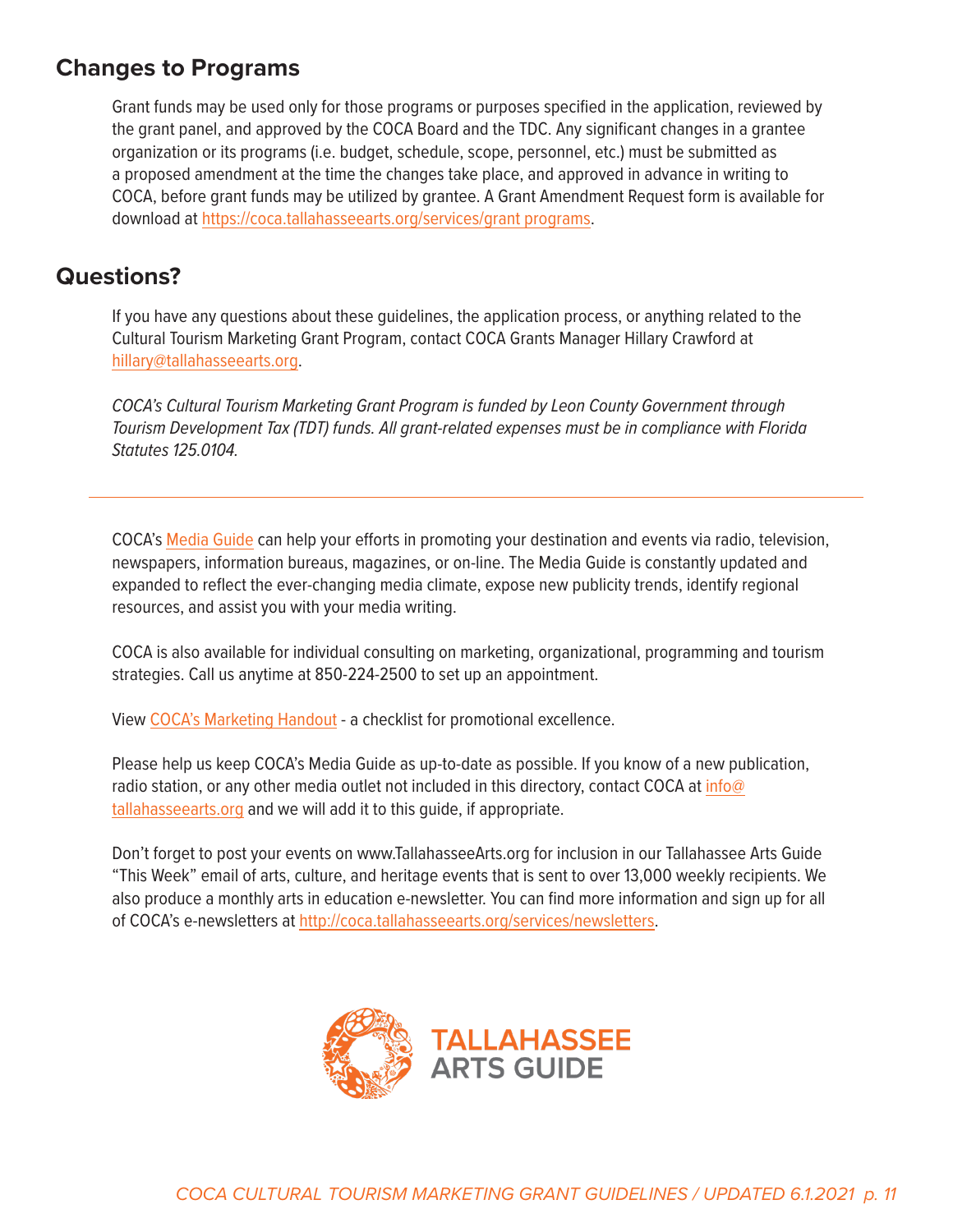### **Cultural Tourism Resources**

### **Definition of Tourism:**

For the purpose of this grant program a tourist means "a person who participates in trade or recreation activities outside the county of his or her permanent residence or rents or leases transient accommodations."

In order for a program to be eligible for Tourist Development Tax funding a program has to meet this criterion: "If tax revenues are expended for an activity, service, venue, or event, the activity, service, venue, or event shall have as one of its main purposes the attraction of tourists as evidenced by the promotion of the activity, service, venue, or event to tourists." Refer to Florida Statutes 125.0104 Section 5(a)(2) for more details.

The following resources may be helpful in your cultural tourism development efforts. If you know of other resources, please pass them along for COCA to share with your colleagues. Email us at [info@tallahasseearts.org.](mailto:info%40tallahasseearts.org?subject=Cultural%20Tourism%20Resources)

Visit Tallahassee (Leon County's Tourist Development Department) enhances the local economy and quality of life through benefits associated with a strong visitor industry: maximizing the number, length of stay, and economic impact of visitors to Leon County. Visit Tallahassee provides a variety of services for visitors including a full-service visitor center, free brochures from attractions and detailed maps. Visit Tallahassee also offers complimentary planning assistance to groups such as conventions, reunions, weddings, motor coach and cultural and sporting events. For more information, go to [www.VisitTallahassee.com.](http://www.VisitTallahassee.com)

COCA can help your efforts in promoting your destination and events via radio, television, newspapers, information bureaus, magazines, or on-line with our Media Guide and other resources. Our Media Guide is regularly updated and expanded to reflect the ever-changing media climate, expose new publicity trends, identify regional resources, and assist you with your marketing efforts. Included in this section are marketing handouts from COCA and Visit Tallahassee that can be used to help promote your events. Visit<http://coca.tallahasseearts.org/resources/media-guide> to view the media guide and other COCA marketing resources.

### **Suggested ideas to promote tourism include:**

- Use COCA's Media Guide (linked above) to include regional media when submitted press releases
- Use event calendars in Tallahassee and Leon County, as well as those in surrounding counties
- Use social media platforms that can extend your reach outside of our local area
- Include logos and links to COCA's Tallahassee Arts Guide [www.TallahasseeArts.org](http://www.TallahasseeArts.org) on your website(s).
- Include the Visit Tallahassee website [www.VisitTallahassee.com](http://www.VisitTallahassee.com) in your organization's website, so visitors can look for hotel and dining ideas
- Use trade publications where appropriate to promote and market your local activities
- Update your listings in local visitor's guides
- Provide promotional materials to Visit Tallahassee and COCA
- Use COCA's Tourism Resources [https://www.TallahasseeArts.org/classified/tourism-resources]((https://www.TallahasseeArts.org/classified/tourism-resources) )

COCA will provide individual consultations on marketing, organizational, programming and tourism strategies. Call COCA anytime at 850-224-2500 to set up an appointment.